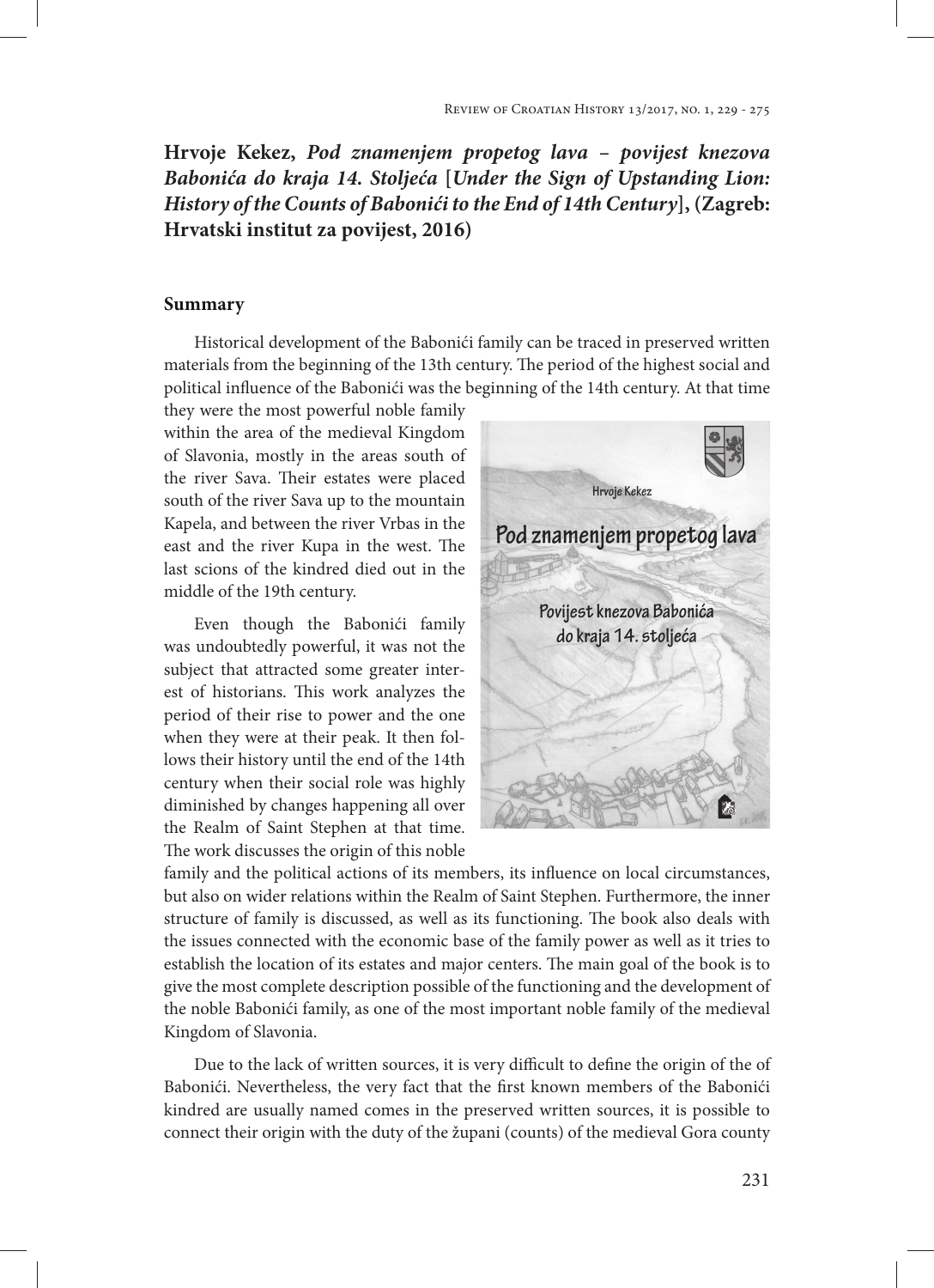New Books from the Institute Of History – Neue Bücher, erschienen in Verlag des Kroatischen...

in southern Slavonia. The close affiliation between the Babonići and the royal Arpad dynasty, mainly king Andrew II, as well as the political influence of the Babonići in the wider area of the medieval kingdom of Slavonia shows their exceptional social status, much higher than that of any other noble kindred from the Gora County in the first half of the 12th century. Hence, the starting point of the later Babonići family was most likely somewhere in the southern parts of the medieval Gora county, i.e. somewhere on the southern slopes of the Zrinska gora, as they are called today, towards the valley of the river Una. According to the archaeological excavations which confirmed the existence of the settlements as early as the end of the 11th and beginning of the 12th century, it is very much possible that the starting point of the Babonići kindred was the Zrin castle or the nearby Gorička castle.

The members of the Babonići family climbed slightly upwards on the social and political scale in the period from the middle of the 13th up to the end of the 14th century. In the same time they managed to expand their estates. The peak of political ascend of the Babonići family was the second decade of the 14th century, the period in which the two members of the family, count Stephen V and John I, were Bans of Slavonia. In that time the Babonići held a great number of strong castles and many estates in the areas of the present-day Banovina, Kordun, Žumberačko-samoborsko gorje, but also in the areas of the present-day Moslavačka gora, as much as in the valley of the river Vrbas. After the political and armed conflicts with ban Mikac, the exponent of the king Charles Robert, in the middle of the third decade of the 14th century the Babonići were heavily defeated under the Stjeničnjak castle. This defeat was very soon shown to be worse than it looked in the beginning. Not only had the Babonići lost their political influence but they had also lost numerous castles and estates, all except those in the valley of the river Una. In spite of that, in the second half of the 14th century, the Blagaji, descendants of the Babonići, managed to restore political, economical and social influence of the kindred. The areas of the central and lower valley of the river Una, except the castles Zrin, Dubica and Bihać, became the center of the estates of the Blagaji in the following decades up to the middle of the 16th century, i.e. the time when these areas were occupied by the Ottomans.

At the end of the 14th and in the beginning of the 15th century the final breakup of the Babonići family occurred. The family was broken up into several noble families, but only the sons of count Dujam of Blagaj survived. Therefore, in the following decades, only the counts of Blagaj can be traced in the preserved written sources.

The collectiveness of the members of Babonići family was visible in a joint usage of common symbols, such as name and coat of arms, as much as the remembrance of the common ancestor. As can be seen from the preserved written sources, the members of the Babonići family were most commonly named after their fathers or after the most important castle or estate. The coat of arms of the Babonići family can be reconstructed from the preserved wax seals from the end of the 13th and the beginning of the 14th century. The main heraldic symbols of their coat of arms were sidelong balks. Nevertheless, in the upper half of the shield on the oldest wax seals there was a golden